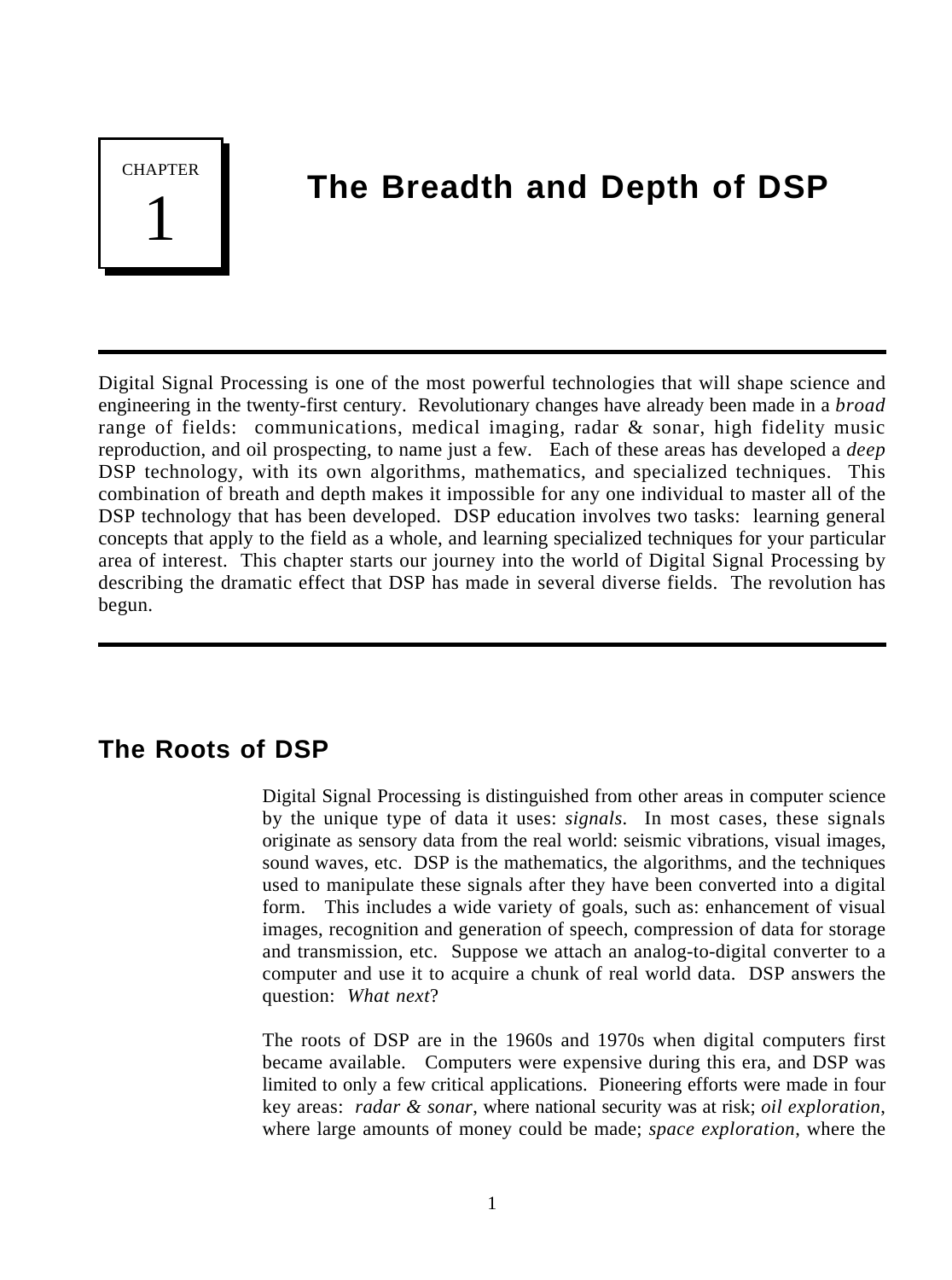data are irreplaceable; and *medical imaging*, where lives could be saved. The personal computer revolution of the 1980s and 1990s caused DSP to explode with new applications. Rather than being motivated by military and government needs, DSP was suddenly driven by the commercial marketplace. Anyone who thought they could make money in the rapidly expanding field was suddenly a DSP vender. DSP reached the public in such products as: mobile telephones, compact disc players, and electronic voice mail. Figure 1-1 illustrates a few of these varied applications.

This technological revolution occurred from the top-down. In the early 1980s, DSP was taught as a *graduate* level course in electrical engineering. A decade later, DSP had become a standard part of the *undergraduate* curriculum. Today, DSP is a *basic skill* needed by scientists and engineers



FIGURE 1-1 DSP has revolutionized many areas in science and engineering. A few of these diverse applications are shown here.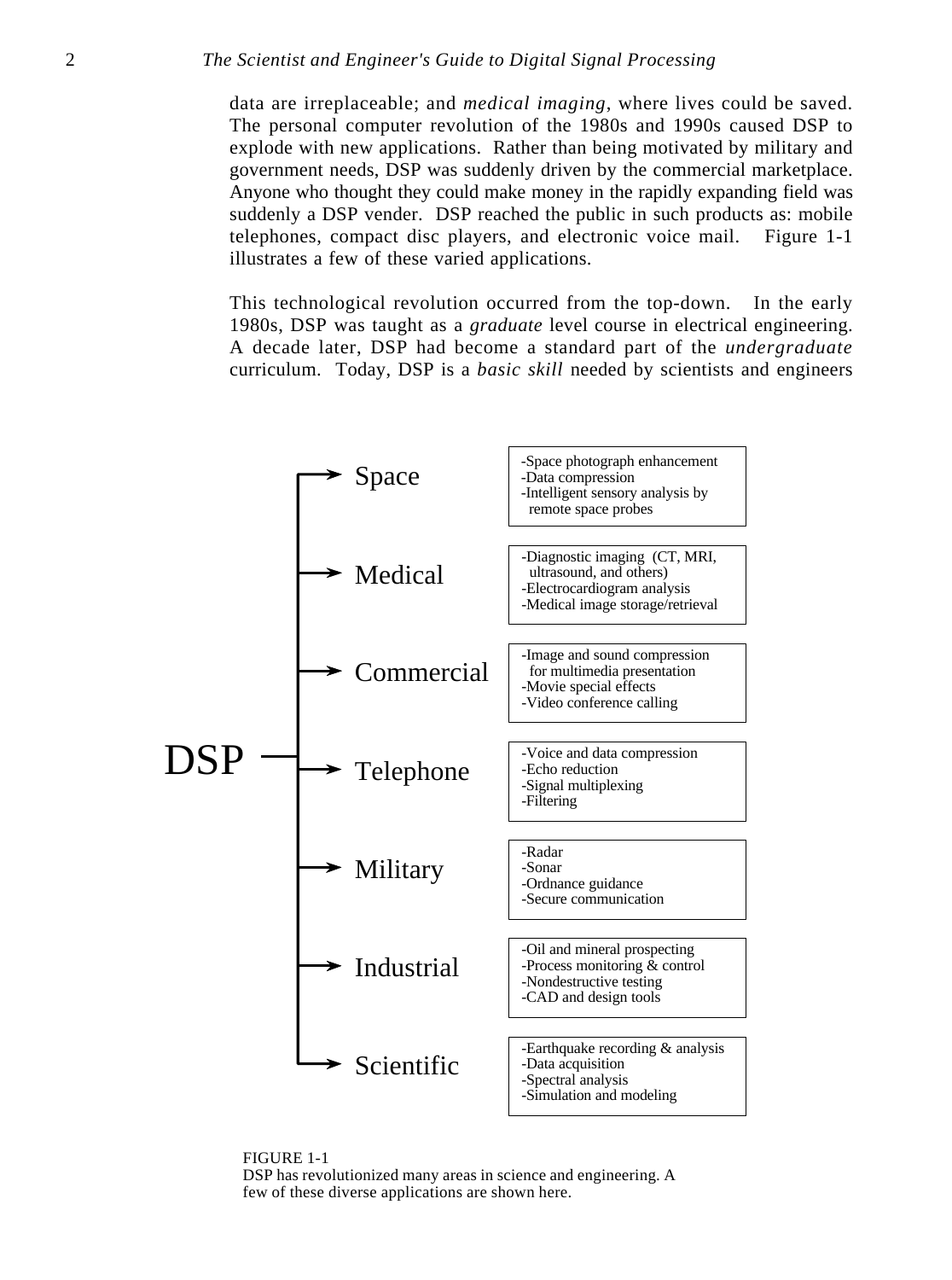in many fields. As an analogy, DSP can be compared to a previous technological revolution: *electronics*. While still the realm of electrical engineering, nearly every scientist and engineer has some background in basic circuit design. Without it, they would be lost in the technological world. DSP has the same future.

This recent history is more than a curiosity; it has a tremendous impact on *your* ability to learn and use DSP. Suppose you encounter a DSP problem, and turn to textbooks or other publications to find a solution. What you will typically find is page after page of equations, obscure mathematical symbols, and unfamiliar terminology. It's a nightmare! Much of the DSP literature is baffling even to those experienced in the field. It's not that there is anything wrong with this material, it is just intended for a very specialized audience. State-of-the-art researchers need this kind of detailed mathematics to understand the theoretical implications of the work.

A basic premise of this book is that most practical DSP techniques can be learned and used without the traditional barriers of detailed mathematics and theory. *The Scientist and Engineer's Guide to Digital Signal Processing* is written for those who want to use DSP as a *tool*, not a new *career*.

The remainder of this chapter illustrates areas where DSP has produced revolutionary changes. As you go through each application, notice that DSP is very *interdisciplinary*, relying on the technical work in many adjacent fields. As Fig. 1-2 suggests, the borders between DSP and other technical disciplines are not sharp and well defined, but rather fuzzy and overlapping. If you want to specialize in DSP, these are the allied areas you will also need to study.



#### FIGURE 1-2

Digital Signal Processing has fuzzy and overlapping borders with many other areas of science, engineering and mathematics.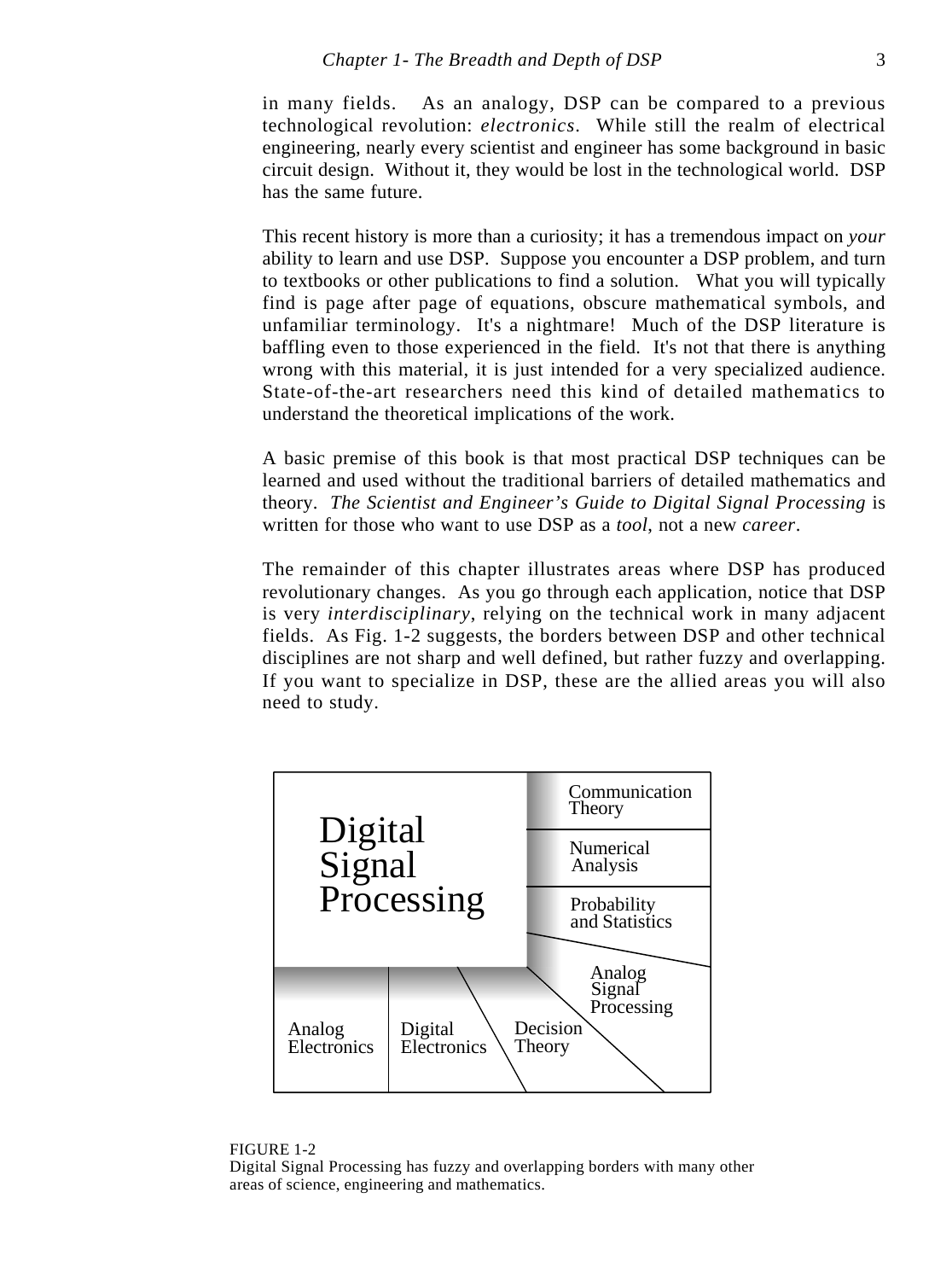# **Telecommunications**

Telecommunications is about transferring information from one location to another. This includes many forms of information: telephone conversations, television signals, computer files, and other types of data. To transfer the information, you need a *channel* between the two locations. This may be a wire pair, radio signal, optical fiber, etc. Telecommunications companies receive *payment* for transferring their customer's information, while they must *pay* to establish and maintain the channel. The financial bottom line is simple: the more information they can pass through a single channel, the more money they make. DSP has revolutionized the telecommunications industry in many areas: signaling tone generation and detection, frequency band shifting, filtering to remove power line hum, etc. Three specific examples from the telephone network will be discussed here: multiplexing, compression, and echo control.

### **Multiplexing**

There are approximately *one billion* telephones in the world. At the press of a few buttons, switching networks allow any one of these to be connected to any other in only a few seconds. The immensity of this task is mind boggling! Until the 1960s, a connection between two telephones required passing the analog voice signals through mechanical switches and amplifiers. One connection required one pair of wires. In comparison, DSP converts audio signals into a stream of serial digital data. Since bits can be easily intertwined and later separated, many telephone conversations can be transmitted on a single channel. For example, a telephone standard known as the *T-carrier system* can simultaneously transmit 24 voice signals. Each voice signal is sampled 8000 times per second using an 8 bit companded (logarithmic compressed) analog-to-digital conversion. This results in each voice signal being represented as 64,000 bits/sec, and all 24 channels being contained in 1.544 megabits/sec. This signal can be transmitted about 6000 feet using ordinary telephone lines of 22 gauge copper wire, a typical interconnection distance. The financial advantage of digital transmission is enormous. Wire and analog switches are expensive; digital logic gates are cheap.

### **Compression**

When a voice signal is digitized at 8000 samples/sec, most of the digital information is *redundant*. That is, the information carried by any one sample is largely duplicated by the neighboring samples. Dozens of DSP algorithms have been developed to convert digitized voice signals into data streams that require fewer bits/sec. These are called **data compression** algorithms. Matching **uncompression** algorithms are used to restore the signal to its original form. These algorithms vary in the amount of compression achieved and the resulting sound quality. In general, reducing the data rate from 64 kilobits/sec to 32 kilobits/sec results in no loss of sound quality. When compressed to a data rate of 8 kilobits/sec, the sound is noticeably affected, but still usable for long distance telephone networks. The highest achievable compression is about 2 kilobits/sec, resulting in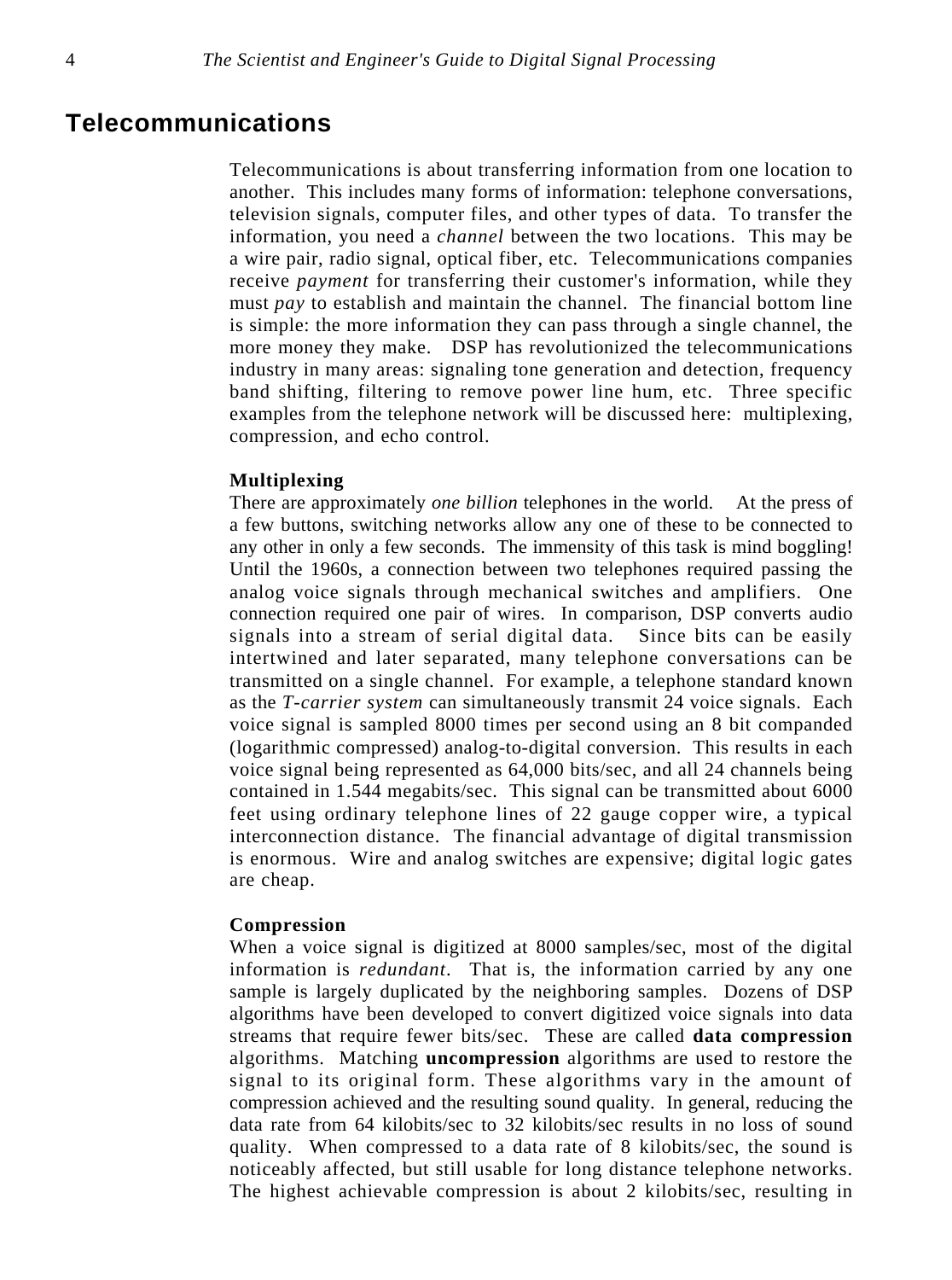sound that is highly distorted, but usable for some applications such as military and undersea communications.

# **Echo control**

Echoes are a serious problem in long distance telephone connections. When you speak into a telephone, a signal representing your voice travels to the connecting receiver, where a portion of it returns as an echo. If the connection is within a few hundred miles, the elapsed time for receiving the echo is only a few milliseconds. The human ear is accustomed to hearing echoes with these small time delays, and the connection sounds quite normal. As the distance becomes larger, the echo becomes increasingly noticeable and irritating. The delay can be several hundred milliseconds for intercontinental communications, and is particularity objectionable. Digital Signal Processing attacks this type of problem by measuring the returned signal and generating an appropriate *antisignal* to cancel the offending echo. This same technique allows speakerphone users to hear and speak at the same time without fighting audio feedback (squealing). It can also be used to reduce environmental noise by canceling it with digitally generated *antinoise*.

# **Audio Processing**

The two principal human senses are vision and hearing. Correspondingly, much of DSP is related to image and audio processing. People listen to both *music* and *speech*. DSP has made revolutionary changes in both these areas.

### **Music**

The path leading from the musician's microphone to the audiophile's speaker is remarkably long. Digital data representation is important to prevent the degradation commonly associated with analog storage and manipulation. This is very familiar to anyone who has compared the musical quality of cassette tapes with compact disks. In a typical scenario, a musical piece is recorded in a sound studio on multiple channels or tracks. In some cases, this even involves recording individual instruments and singers separately. This is done to give the sound engineer greater flexibility in creating the final product. The complex process of combining the individual tracks into a final product is called *mix down*. DSP can provide several important functions during mix down, including: filtering, signal addition and subtraction, signal editing, etc.

One of the most interesting DSP applications in music preparation is *artificial reverberation*. If the individual channels are simply added together, the resulting piece sounds frail and diluted, much as if the musicians were playing outdoors. This is because listeners are greatly influenced by the echo or reverberation content of the music, which is usually minimized in the sound studio. DSP allows artificial echoes and reverberation to be added during mix down to simulate various ideal listening environments. Echoes with delays of a few hundred milliseconds give the impression of cathedral like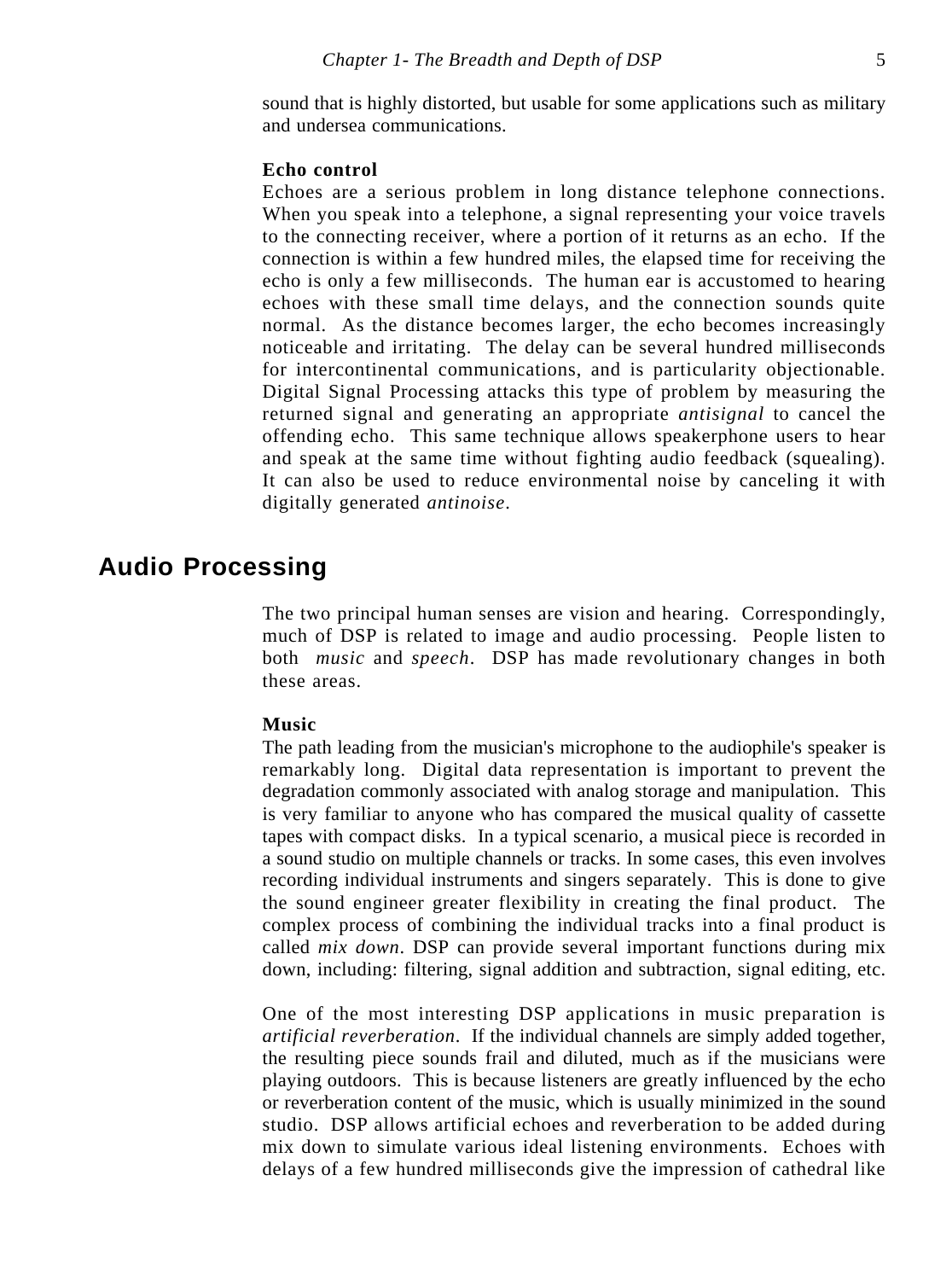locations. Adding echoes with delays of 10-20 milliseconds provide the perception of more modest size listening rooms.

#### **Speech generation**

Speech generation and recognition are used to communicate between humans and machines. Rather than using your hands and eyes, you use your mouth and ears. This is very convenient when your hands and eyes should be doing something else, such as: driving a car, performing surgery, or (unfortunately) firing your weapons at the enemy. Two approaches are used for computer generated speech: *digital recording* and *vocal tract simulation.* In digital recording, the voice of a human speaker is digitized and stored, usually in a compressed form. During playback, the stored data are uncompressed and converted back into an analog signal. An entire hour of recorded speech requires only about three megabytes of storage, well within the capabilities of even small computer systems. This is the most common method of digital speech generation used today.

Vocal tract simulators are more complicated, trying to mimic the physical mechanisms by which humans create speech. The human vocal tract is an acoustic cavity with resonate frequencies determined by the size and shape of the chambers. Sound originates in the vocal tract in one of two basic ways, called *voiced* and *fricative* sounds. With voiced sounds, vocal cord vibration produces near periodic pulses of air into the vocal cavities. In comparison, fricative sounds originate from the noisy air turbulence at narrow constrictions, such as the teeth and lips. Vocal tract simulators operate by generating digital signals that resemble these two types of excitation. The characteristics of the resonate chamber are simulated by passing the excitation signal through a digital filter with similar resonances. This approach was used in one of the very early DSP success stories, the *Speak & Spell*, a widely sold electronic learning aid for children.

#### **Speech recognition**

The automated recognition of human speech is immensely more difficult than speech generation. Speech recognition is a classic example of things that the human brain does well, but digital computers do poorly. Digital computers can store and recall vast amounts of data, perform mathematical calculations at blazing speeds, and do repetitive tasks without becoming bored or inefficient. Unfortunately, present day computers perform very poorly when faced with raw sensory data. Teaching a computer to send you a monthly electric bill is easy. Teaching the same computer to understand your voice is a major undertaking.

Digital Signal Processing generally approaches the problem of voice recognition in two steps: *feature extraction* followed by *feature matching*. Each word in the incoming audio signal is isolated and then analyzed to identify the type of excitation and resonate frequencies. These parameters are then compared with previous examples of spoken words to identify the closest match. Often, these systems are limited to only a few hundred words; can only accept speech with distinct pauses between words; and must be retrained for each individual speaker. While this is adequate for many commercial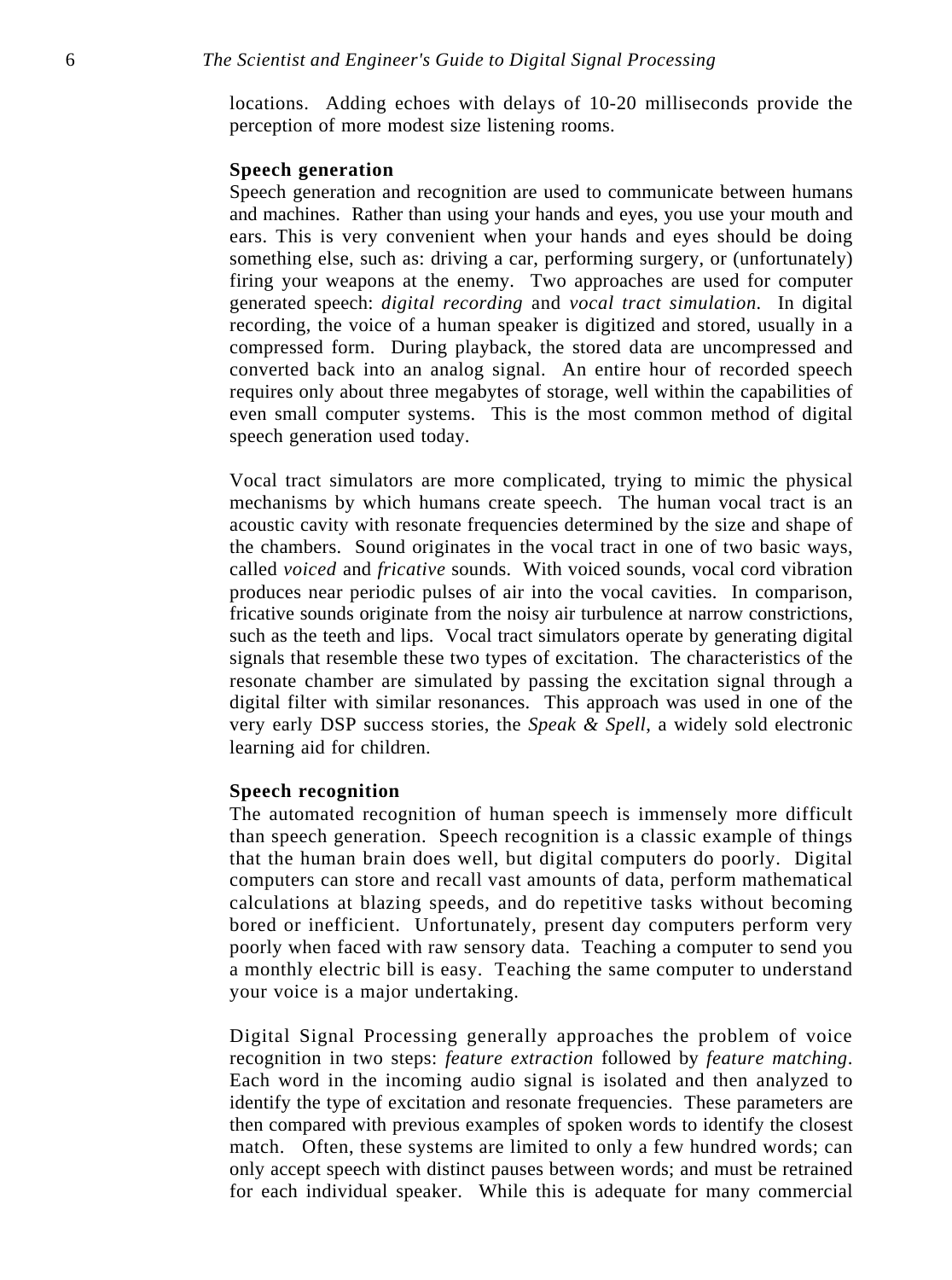applications, these limitations are humbling when compared to the abilities of human hearing. There is a great deal of work to be done in this area, with tremendous financial rewards for those that produce successful commercial products.

# **Echo Location**

A common method of obtaining information about a remote object is to bounce a *wave* off of it. For example, radar operates by transmitting pulses of radio waves, and examining the received signal for echoes from aircraft. In sonar, sound waves are transmitted through the water to detect submarines and other submerged objects. Geophysicists have long probed the earth by setting off explosions and listening for the echoes from deeply buried layers of rock. While these applications have a common thread, each has its own specific problems and needs. Digital Signal Processing has produced revolutionary changes in all three areas.

# **Radar**

Radar is an acronym for *RAdio Detection And Ranging*. In the simplest radar system, a radio transmitter produces a pulse of radio frequency energy a few microseconds long. This pulse is fed into a highly directional antenna, where the resulting radio wave propagates away at the speed of light. Aircraft in the path of this wave will reflect a small portion of the energy back toward a receiving antenna, situated near the transmission site. The distance to the object is calculated from the elapsed time between the transmitted pulse and the received echo. The direction to the object is found more simply; you know *where* you pointed the directional antenna when the echo was received.

The operating range of a radar system is determined by two parameters: how much energy is in the initial pulse, and the noise level of the radio receiver. Unfortunately, increasing the energy in the pulse usually requires making the pulse *longer*. In turn, the longer pulse reduces the accuracy and precision of the elapsed time measurement. This results in a conflict between two important parameters: the ability to detect objects at long range, and the ability to accurately determine an object's distance.

DSP has revolutionized radar in three areas, all of which relate to this basic problem. First, DSP can *compress* the pulse after it is received, providing better distance determination without reducing the operating range. Second, DSP can filter the received signal to decrease the noise. This increases the range, without degrading the distance determination. Third, DSP enables the rapid selection and generation of different pulse shapes and lengths. Among other things, this allows the pulse to be optimized for a particular detection problem. Now the impressive part: much of this is done at a sampling rate comparable to the radio frequency used, at high as several hundred megahertz! When it comes to radar, DSP is as much about high-speed hardware design as it is about algorithms.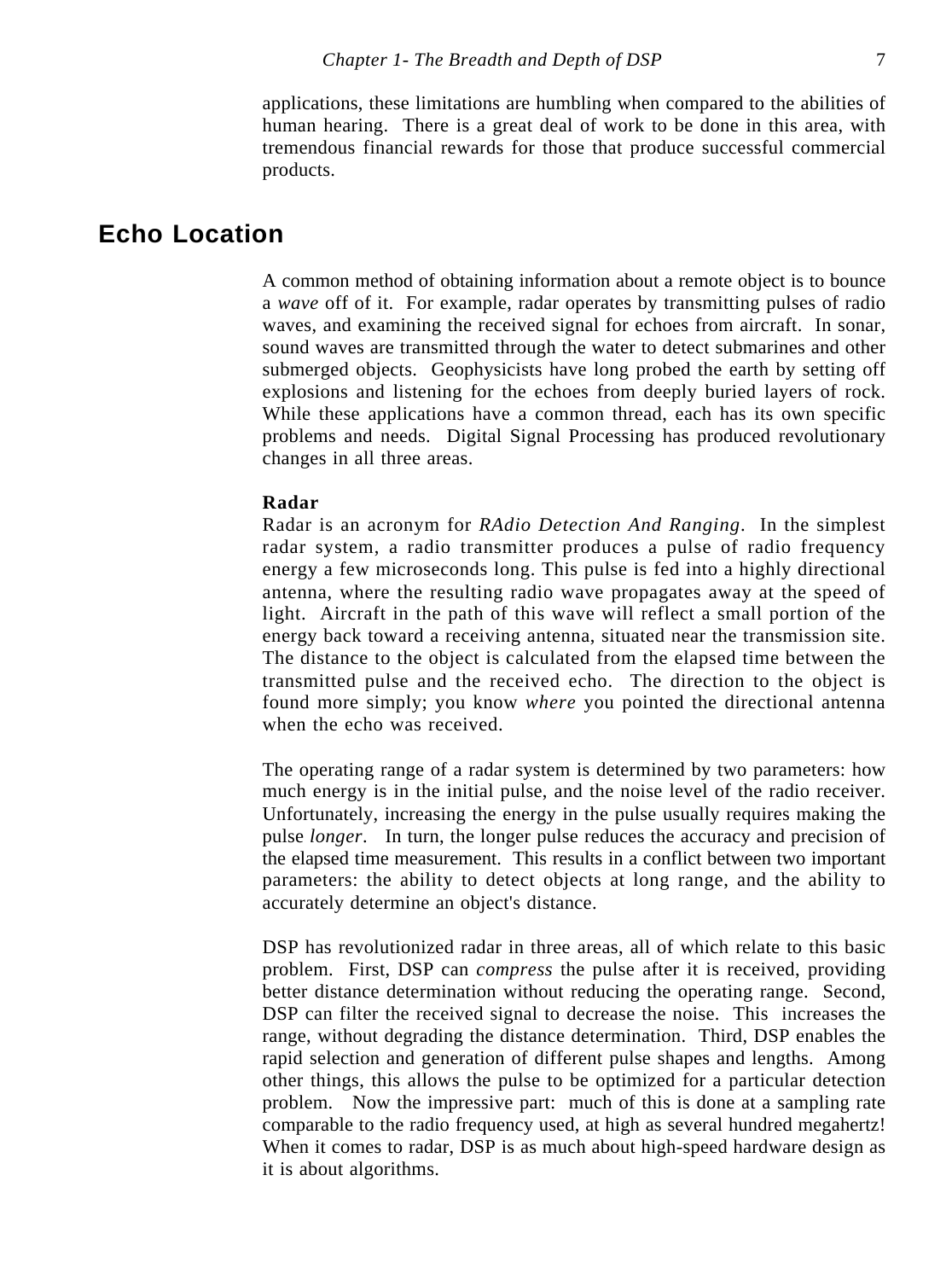#### **Sonar**

Sonar is an acronym for *SOund NAvigation and Ranging*. It is divided into two categories, *active* and *passive*. In active sonar, sound pulses between 2 kHz and 40 kHz are transmitted into the water, and the resulting echoes detected and analyzed. Uses of active sonar include: detection & localization of undersea bodies, navigation, communication, and mapping the sea floor. A maximum operating range of 10 to 100 kilometers is typical. In comparison, passive sonar simply *listens* to underwater sounds, which includes: natural turbulence, marine life, and mechanical sounds from submarines and surface vessels. Since passive sonar emits no energy, it is ideal for covert operations. You want to detect *the other guy*, without him detecting *you*. The most important application of passive sonar is in military surveillance systems that detect and track submarines. Passive sonar typically uses lower frequencies than active sonar because they propagate through the water with less absorption. Detection ranges can be thousands of kilometers.

DSP has revolutionized sonar in many of the same areas as radar: pulse generation, pulse compression, and filtering of detected signals. In one view, sonar is *simpler* than radar because of the lower frequencies involved. In another view, sonar is more *difficult* than radar because the environment is much less uniform and stable. Sonar systems usually employ extensive arrays of transmitting and receiving elements, rather than just a single channel. By properly controlling and mixing the signals in these many elements, the sonar system can steer the emitted pulse to the desired location and determine the direction that echoes are received from. To handle these multiple channels, sonar systems require the same massive DSP computing power as radar.

### **Reflection seismology**

As early as the 1920s, geophysicists discovered that the structure of the earth's crust could be probed with sound. Prospectors could set off an explosion and record the echoes from boundary layers more than ten kilometers below the surface. These echo seismograms were interpreted by the raw eye to map the subsurface structure. The reflection seismic method rapidly became the primary method for locating petroleum and mineral deposits, and remains so today.

In the ideal case, a sound pulse sent into the ground produces a single echo for each boundary layer the pulse passes through. Unfortunately, the situation is not usually this simple. Each echo returning to the surface must pass through all the other boundary layers above where it originated. This can result in the echo bouncing between layers, giving rise to *echoes of echoes* being detected at the surface. These secondary echoes can make the detected signal very complicated and difficult to interpret. Digital Signal Processing has been widely used since the 1960s to isolate the primary from the secondary echoes in reflection seismograms. How did the early geophysicists manage without DSP? The answer is simple: they looked in *easy* places, where multiple reflections were minimized. DSP allows oil to be found in *difficult* locations, such as under the ocean.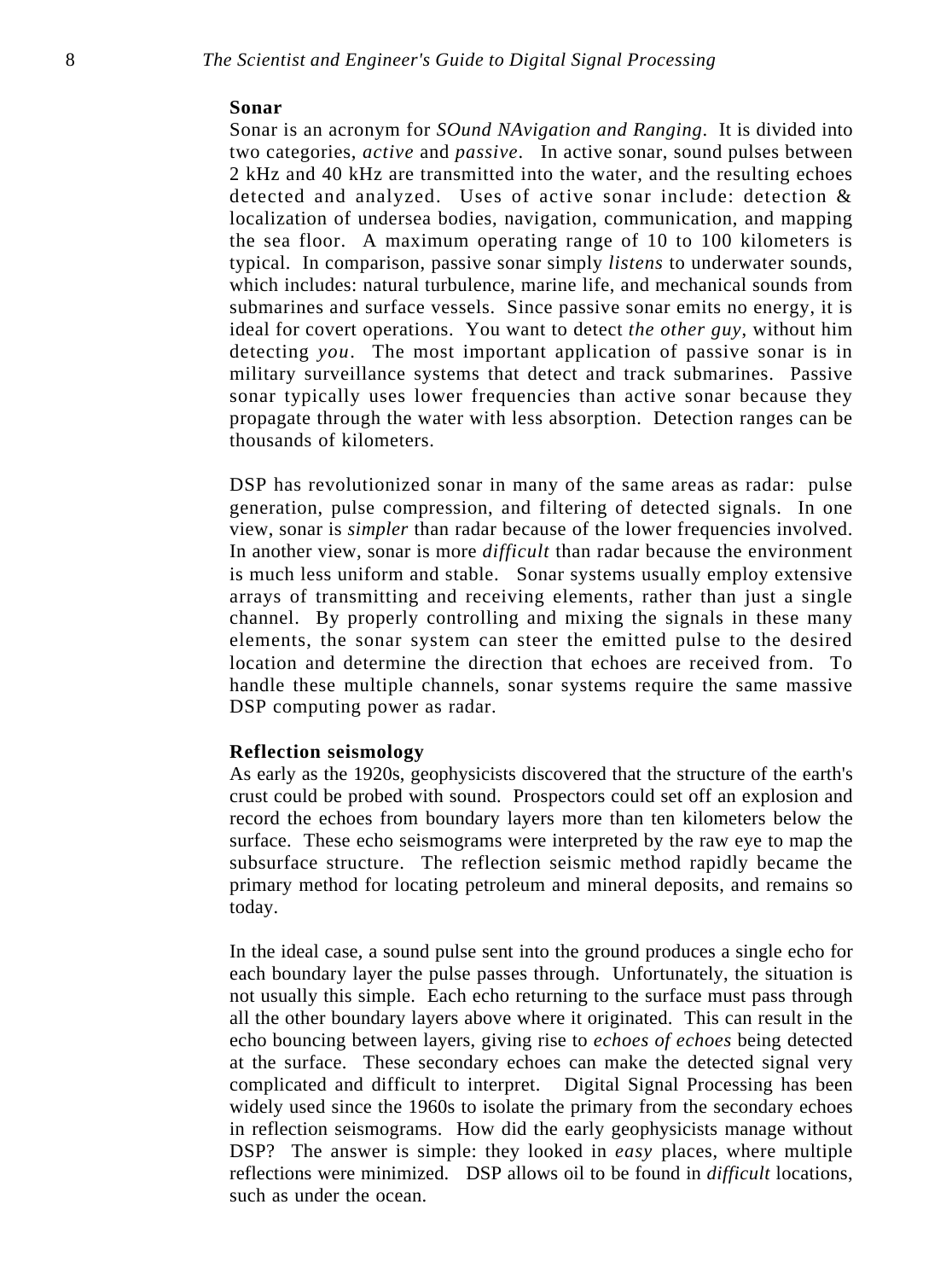# **Image Processing**

Images are signals with special characteristics. First, they are a measure of a parameter over *space* (distance), while most signals are a measure of a parameter over *time*. Second, they contain a great deal of information. For example, more than 10 megabytes can be required to store one second of television video. This is more than a thousand times greater than for a similar length voice signal. Third, the final judge of quality is often a subjective human evaluation, rather than an objective criteria. These special characteristics have made image processing a distinct subgroup within DSP.

#### **Medical**

In 1895, Wilhelm Conrad Röntgen discovered that x-rays could pass through substantial amounts of matter. Medicine was revolutionized by the ability to look inside the living human body. Medical x-ray systems spread throughout the world in only a few years. In spite of its obvious success, medical x-ray imaging was limited by four problems until DSP and related techniques came along in the 1970s. First, overlapping structures in the body can hide behind each other. For example, portions of the heart might not be visible behind the ribs. Second, it is not always possible to distinguish between similar tissues. For example, it may be able to separate bone from soft tissue, but not distinguish a tumor from the liver. Third, x-ray images show *anatomy*, the body's structure, and not *physiology*, the body's operation. The x-ray image of a living person looks exactly like the x-ray image of a dead one! Fourth, x-ray exposure can cause cancer, requiring it to be used sparingly and only with proper justification.

The problem of overlapping structures was solved in 1971 with the introduction of the first **computed tomography** scanner (formerly called computed axial tomography, or *CAT* scanner). Computed tomography (CT) is a classic example of Digital Signal Processing. X-rays from many directions are passed through the section of the patient's body being examined. Instead of simply forming images with the detected x-rays, the signals are converted into digital data and stored in a computer. The information is then used to *calculate* images that appear to be *slices through the body*. These images show much greater detail than conventional techniques, allowing significantly better diagnosis and treatment. The impact of CT was nearly as large as the original introduction of x-ray imaging itself. Within only a few years, every major hospital in the world had access to a CT scanner. In 1979, two of CT's principle contributors, Godfrey N. Hounsfield and Allan M. Cormack, shared the Nobel Prize in Medicine. *That's good DSP!*

The last three x-ray problems have been solved by using penetrating energy other than x-rays, such as radio and sound waves. DSP plays a key role in all these techniques. For example, Magnetic Resonance Imaging (MRI) uses magnetic fields in conjunction with radio waves to probe the interior of the human body. Properly adjusting the strength and frequency of the fields cause the atomic nuclei in a localized region of the body to resonate between quantum energy states. This resonance results in the emission of a secondary radio